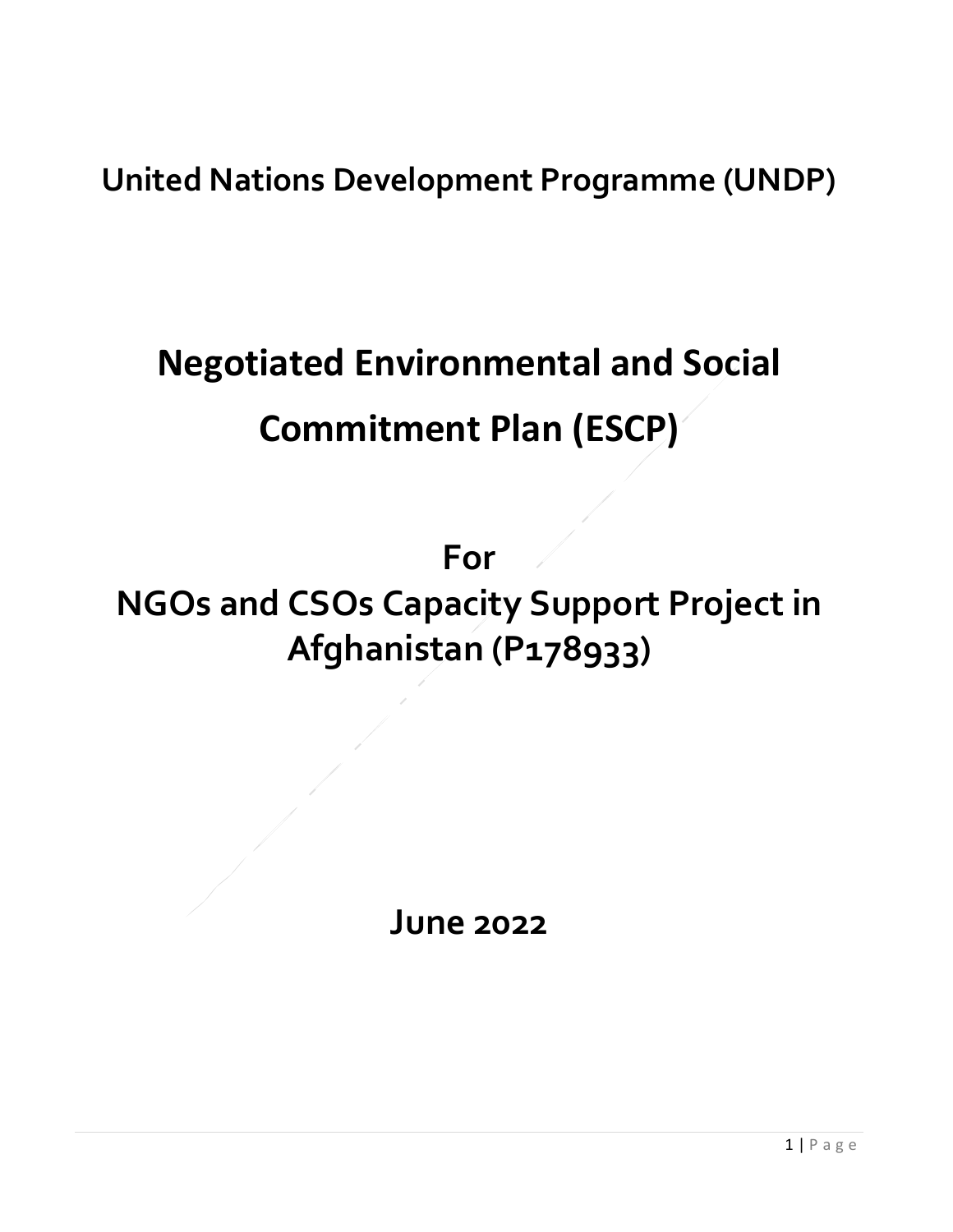## **ENVIRONMENTAL AND SOCIAL COMMITMENT PLAN**

- 1. The United Nations Development Programme (UNDP) will implement the NGOs and CSOs Capacity Building Support Project in Afghanistan (hereinafter referred as the Project) as set out in the Grant Agreement. The International Development Association (the World Bank), acting as the administrator of the Afghanistan Reconstruction Trust Fund (ARTF) has agreed to provide financing for the Project (**P178933**.), as set out in the referred agreement.
- 2. UNDP shall ensure that the Project is carried out in accordance with the Environmental and Social Standards (ESSs) and this Environmental and Social Commitment Plan (ESCP), in a manner acceptable to the World Bank. The ESCP is a part of the Grant Agreement. Unless otherwise defined in this ESCP, capitalized terms used in this ESCP have the meanings ascribed to them in the referred agreement.
- 3. Without limitation to the foregoing, this ESCP sets out material measures and actions that UNDP shall carry out or cause to be carried out, including, as applicable, the timeframes of the actions and measures, institutional, staffing, training, monitoring and reporting arrangements, and grievance management. The ESCP also sets out the environmental and social (E&S) instruments that shall be adopted and implemented under the Project, all of which shall be subject to prior consultation and disclosure, consistent with the ESS, and in form and substance, and in a manner acceptable to the World Bank. Once adopted, said E&S instruments may be revised from time to time with prior written agreement by the World Bank.
- 4. As agreed by the World Bank and UNDP, this ESCP will be revised from time to time if necessary, during Project implementation, to reflect adaptive management of Project changes and unforeseen circumstances or in response to Project performance. In such circumstances, UNDP and the World Bank agree to update the ESCP to reflect these changes through an exchange of letters signed between the World Bank and UNDP representatives assigned to the Project. UNDP shall promptly disclose the updated ESCP.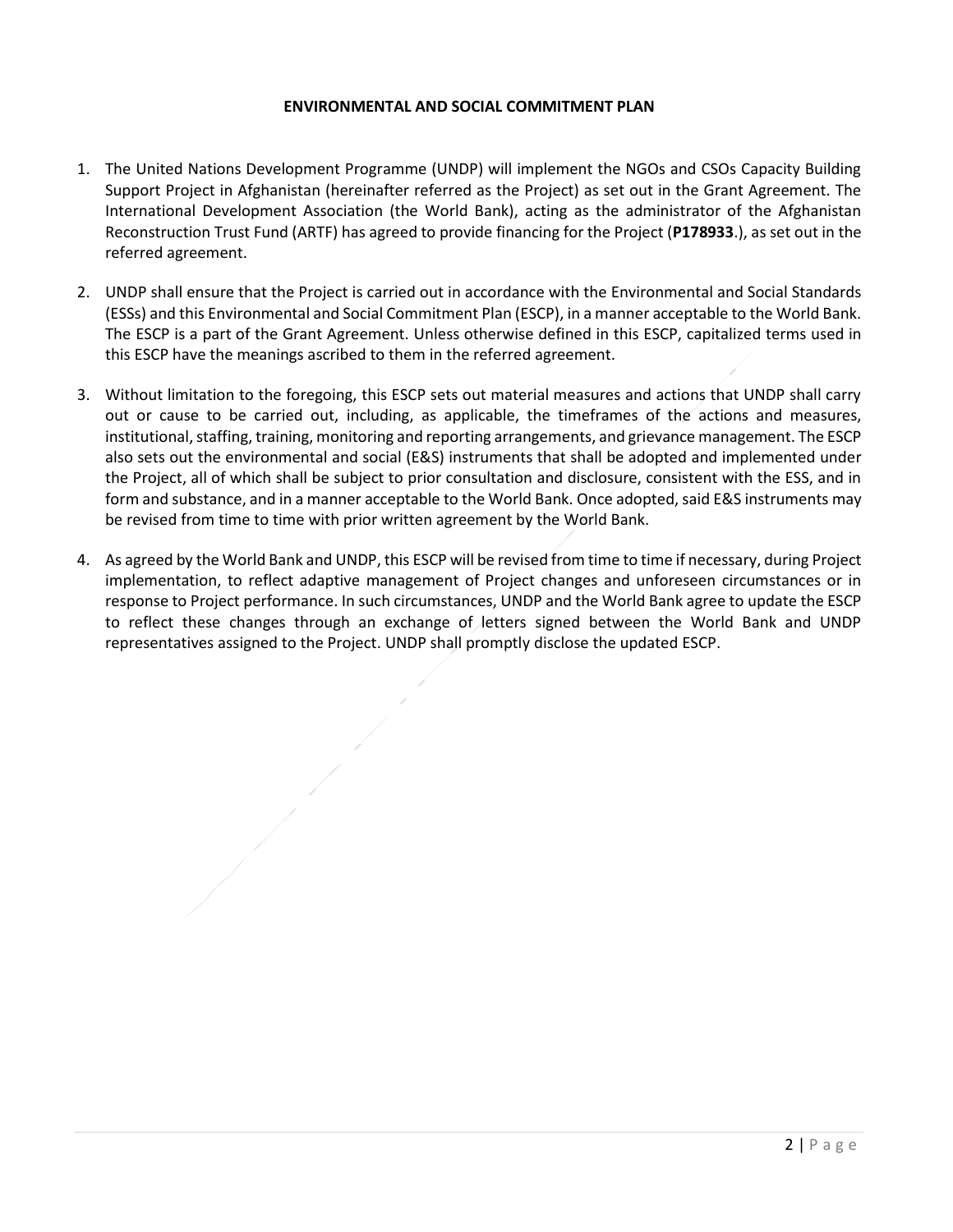|   | <b>MATERIAL MEASURES AND ACTIONS</b>                                                                                                                                                                                                                                                                                                                                                                                                                                                                                                                                                                                                                                                                                                                                                                                                                                                                                                                                                         | <b>TIMEFRAME</b>                                                                                                                                                                                                                                                                                                                | <b>RESPONSIBLE ENTITY</b>                                                                 |
|---|----------------------------------------------------------------------------------------------------------------------------------------------------------------------------------------------------------------------------------------------------------------------------------------------------------------------------------------------------------------------------------------------------------------------------------------------------------------------------------------------------------------------------------------------------------------------------------------------------------------------------------------------------------------------------------------------------------------------------------------------------------------------------------------------------------------------------------------------------------------------------------------------------------------------------------------------------------------------------------------------|---------------------------------------------------------------------------------------------------------------------------------------------------------------------------------------------------------------------------------------------------------------------------------------------------------------------------------|-------------------------------------------------------------------------------------------|
|   | <b>MONITORING AND REPORTING</b>                                                                                                                                                                                                                                                                                                                                                                                                                                                                                                                                                                                                                                                                                                                                                                                                                                                                                                                                                              |                                                                                                                                                                                                                                                                                                                                 |                                                                                           |
| A | <b>REGULAR REPORTING</b><br>Prepare and submit to the World Bank regular monitoring reports on the environmental,<br>social, health and safety (ESHS) performance of the Project, including but not limited to<br>the implementation of the ESCP, status of preparation and implementation of E&S<br>instruments required under the ESCP, stakeholder engagement activities, and functioning<br>of the grievance redress mechanism.                                                                                                                                                                                                                                                                                                                                                                                                                                                                                                                                                          | Submit quarterly reports to the World Bank<br>throughout Project implementation. Submit<br>each report no later than 30 days after the end<br>of each quarter.                                                                                                                                                                  | <b>UNDP</b>                                                                               |
| B | <b>INCIDENTS AND ACCIDENTS</b><br>Promptly notify the World Bank of any incident or accident related to the Project which<br>has, or is likely to have, a significant adverse effect on the environment, the affected<br>communities, the public or workers., including, inter alia, cases of sexual exploitation and<br>abuse (SEA), sexual harassment (SH), and accidents that result in death, serious or<br>multiple injury including injuries or fatalities to project workers that could result from<br>armed conflict. Provide sufficient detail regarding the scope, severity, and possible causes<br>of the incident or accident, indicating immediate measures taken or that are planned to<br>be taken to address it, and any information provided by any contractor and/or supervising<br>firm, as appropriate.<br>Subsequently, at the World Bank's request, prepare a report on the incident or accident<br>and propose any measures to address it and prevent its recurrence. | Promptly notify and no later than 48 hours<br>after learning of the incident or accident using<br>such reporting formats as the World Bank may<br>require.<br>A subsequent detailed report of the incident<br>to be provided to the World Bank within (45)<br>days of making the initial report of the<br>incident or accident. | <b>UNDP</b>                                                                               |
| C | <b>CONTRACTORS' MONTHLY REPORTS</b><br>Require grant recipients, contractors, implementing NGOs/CSOs and responsible parties<br>to provide monthly monitoring reports on ESHS performance in accordance with the<br>metrics specified in the respective procurement documents, contracts, and the<br>responsible party agreement, and submit such reports to the UNDP.                                                                                                                                                                                                                                                                                                                                                                                                                                                                                                                                                                                                                       | Submit the monthly reports throughout the<br>Project Implementation period.                                                                                                                                                                                                                                                     | grant recipients,<br>contractors,<br>implementing<br>NGOs/CSOs and<br>responsible parties |
|   |                                                                                                                                                                                                                                                                                                                                                                                                                                                                                                                                                                                                                                                                                                                                                                                                                                                                                                                                                                                              |                                                                                                                                                                                                                                                                                                                                 |                                                                                           |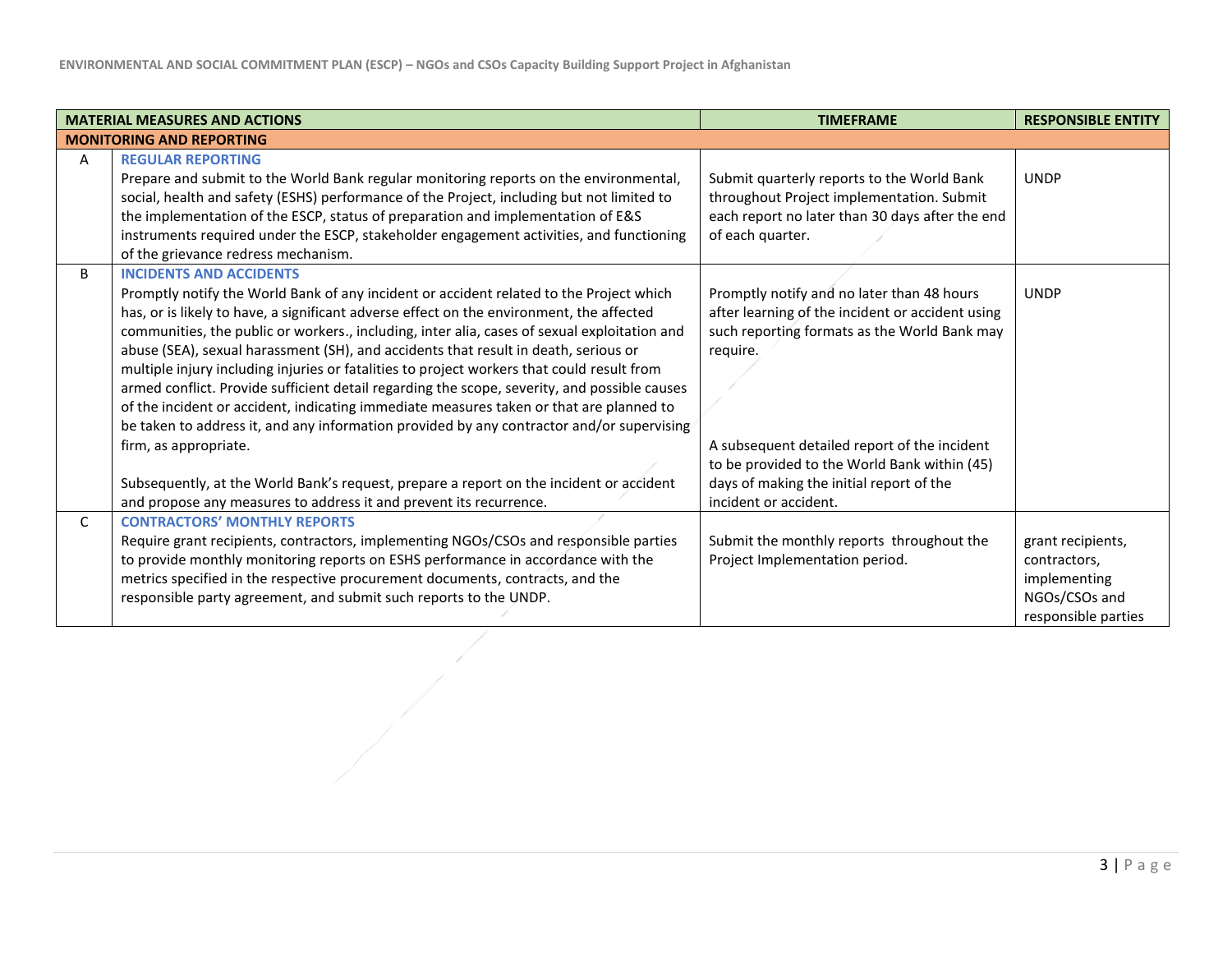|     | <b>MATERIAL MEASURES AND ACTIONS</b>                                                                                         | <b>TIMEFRAME</b>                                                                      | <b>RESPONSIBLE ENTITY</b> |
|-----|------------------------------------------------------------------------------------------------------------------------------|---------------------------------------------------------------------------------------|---------------------------|
|     | <b>ESS 1: ASSESSMENT AND MANAGEMENT OF ENVIRONMENTAL AND SOCIAL RISKS AND IMPACTS</b>                                        |                                                                                       |                           |
| 1.1 | <b>ORGANIZATIONAL STRUCTURE</b>                                                                                              | Establish and maintain Project Implementation                                         | <b>UNDP</b>               |
|     | Establish and maintain a Project Management Unit (PMU) with qualified staff and                                              | Unit as set out in the grant agreement.                                               |                           |
|     | resources to, inter alia, support management of ESHS risks and impacts of the Project. The                                   |                                                                                       |                           |
|     | PMU will include a dedicated National Social and Environmental Specialist (national), one                                    |                                                                                       |                           |
|     | Community Engagement/GRM Specialist (national), one Gender and GBV Specialist                                                |                                                                                       |                           |
|     | (international) and one social and environmental specialist (international), including E&S                                   |                                                                                       |                           |
|     | focal points from the NGOs/CSOs selected.                                                                                    |                                                                                       |                           |
| 1.2 | <b>ENVIRONMENTAL AND SOCIAL INSTRUMENTS</b>                                                                                  | Prepare, disclose and adopt the ESMP within                                           |                           |
|     |                                                                                                                              | 30 days of Project Signature Date and                                                 | <b>UNDP</b>               |
|     | Prepare, consult, disclose, adopt, and implement an Environmental and Social                                                 | thereafter implement the ESMP throughout                                              |                           |
|     | Management Plan, or ESMP that includes Labor Management Procedures (LMP), SEA/SH                                             | Project implementation.                                                               |                           |
|     | action plan, COVID-19 infection prevention plan, negative list of activities, and security                                   |                                                                                       |                           |
|     | risk management measures, consistent with the relevant ESSs (ESS1, ESS2, ESS4, ESS10),                                       |                                                                                       |                           |
|     | UNDP's SES and acceptable to the association.                                                                                |                                                                                       |                           |
| 1.3 | <b>MANAGEMENT OF CONTRACTORS</b>                                                                                             |                                                                                       |                           |
|     |                                                                                                                              | As part of the preparation of procurement                                             | <b>UNDP</b>               |
|     | Incorporate the relevant aspects of the ESCP, including, inter alia, the ESMP, into the                                      | documents and respective contracts and/or                                             |                           |
|     | ESHS specifications of the procurement documents, contracts and/or agreements with                                           | grant agreements.                                                                     |                           |
|     | grant recipients, contractors, implementing NGOs/CSOs and responsible parties.                                               |                                                                                       |                           |
|     | Thereafter, ensure that the contractors, grant recipients, implementing NGOs/CSOs, and                                       | Supervise grant recipients, contractors,                                              |                           |
|     | responsible parties comply and cause subcontractors to comply with the ESHS<br>specifications of their respective contracts. | implementing NGOs/CSOs, and responsible<br>parties throughout Project implementation. |                           |
| 1.4 | <b>TECHNICAL ASSISTANCE</b>                                                                                                  |                                                                                       |                           |
|     | Ensure that the consultancies, capacity building, training, and any other technical                                          |                                                                                       | <b>UNDP</b>               |
|     | assistance activities under the Project are carried out in accordance with the terms of                                      |                                                                                       |                           |
|     | reference acceptable to the World Bank, consistent with the ESSs. Thereafter ensure that                                     | Throughout Project implementation.                                                    |                           |
|     | the outputs of such activities comply with the terms of reference. Relevant E&S measures                                     |                                                                                       |                           |
|     | are to be directly incorporated in grant agreements, responsible party agreements, and                                       |                                                                                       |                           |
|     | consultancy Terms of Reference.                                                                                              |                                                                                       |                           |
|     | <b>ESS 2: LABOR AND WORKING CONDITIONS</b>                                                                                   |                                                                                       |                           |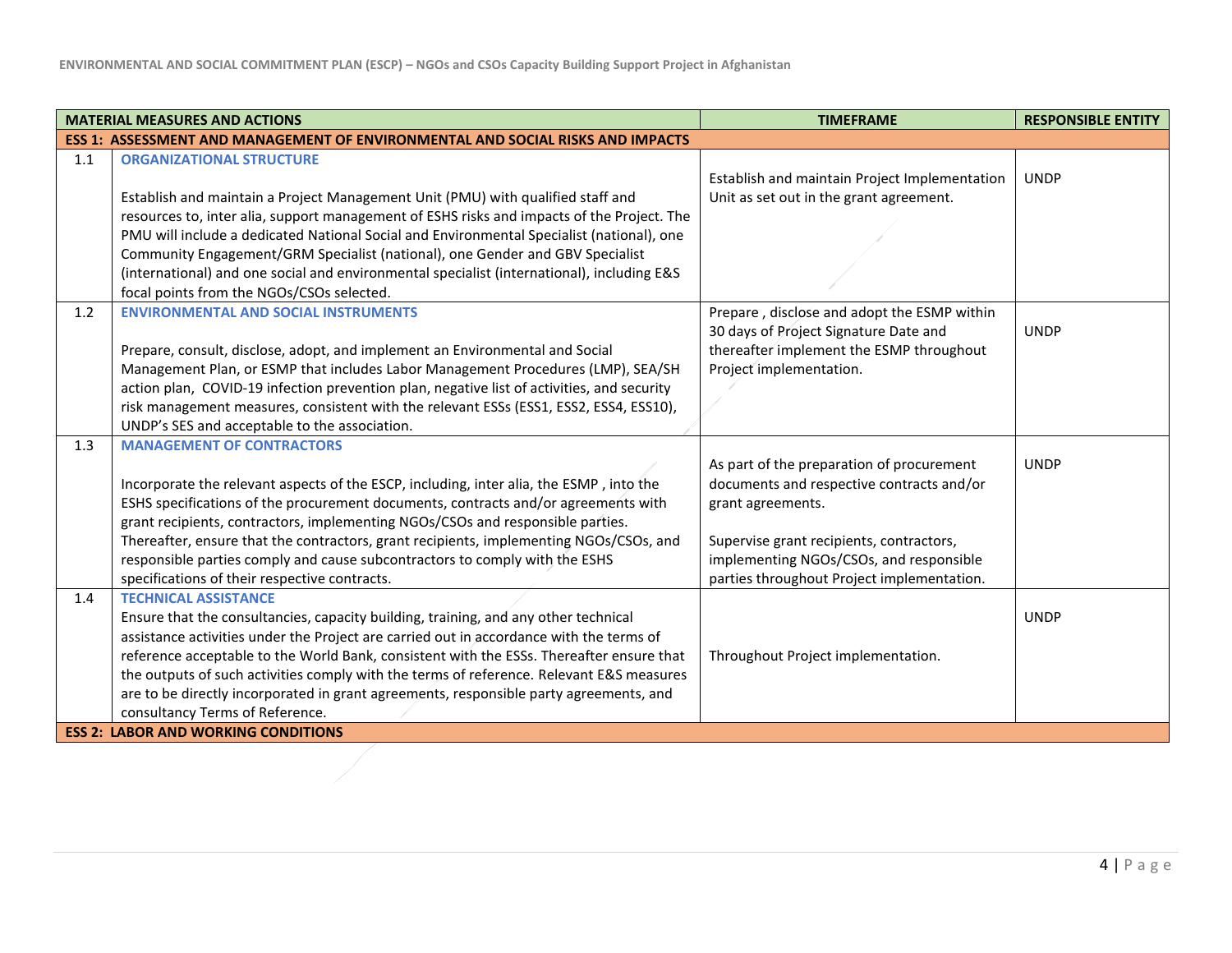|                                                                                                                                                                      | <b>MATERIAL MEASURES AND ACTIONS</b>                                                                                                                                                                                                                                                                                                                                                                                                                                                                                                                                                                                                                                                                                                     | <b>TIMEFRAME</b>                                                                                                                                                     | <b>RESPONSIBLE ENTITY</b> |
|----------------------------------------------------------------------------------------------------------------------------------------------------------------------|------------------------------------------------------------------------------------------------------------------------------------------------------------------------------------------------------------------------------------------------------------------------------------------------------------------------------------------------------------------------------------------------------------------------------------------------------------------------------------------------------------------------------------------------------------------------------------------------------------------------------------------------------------------------------------------------------------------------------------------|----------------------------------------------------------------------------------------------------------------------------------------------------------------------|---------------------------|
| 2.1                                                                                                                                                                  | LABOR MANAGEMENT PROCEDURES. As part of the ESMP in action 1.2 above, develop<br>and implement the Labor Management Procedures (LMP) for the Project, including, inter<br>alia, provisions on working conditions, management of workers relationships,<br>occupational health, and safety (including personal protective equipment (PPE), and<br>emergency preparedness and response), code of conduct (including relating to SEA and<br>SH), grievance redress arrangements for Project workers, COVID 19 infection prevention<br>measures, and applicable requirements for grant recipients, responsible parties,<br>implementing NGOs/CSOs and consultancies.                                                                         | Develop and disclose the LMP within 30 days<br>after the Project Signature Date and thereafter<br>implement the LMP throughout Project<br>implementation.            | <b>UNDP</b>               |
| 2.2                                                                                                                                                                  | <b>GRIEVANCE REDRESS MECHANISM FOR PROJECT WORKERS</b><br>Establish and operate a grievance redress mechanism for Project workers, as described in<br>the LMP and consistent with ESS2. The GRM would also be responsive to SEA/SH<br>complaints.                                                                                                                                                                                                                                                                                                                                                                                                                                                                                        | Establish grievance redress mechanism prior<br>to engaging Project workers and thereafter<br>maintain and operate it throughout Project<br>implementation.           | <b>UNDP</b>               |
|                                                                                                                                                                      | <b>ESS 3: RESOURCE EFFICIENCY AND POLLUTION PREVENTION AND MANAGEMENT- Not relevant</b><br><b>ESS 4: COMMUNITY HEALTH AND SAFETY</b>                                                                                                                                                                                                                                                                                                                                                                                                                                                                                                                                                                                                     |                                                                                                                                                                      |                           |
| 4.1                                                                                                                                                                  | <b>SEA AND SH RISKS</b>                                                                                                                                                                                                                                                                                                                                                                                                                                                                                                                                                                                                                                                                                                                  | As part of the ESMP in action 1.2 above,                                                                                                                             |                           |
|                                                                                                                                                                      | In consultation with women's organizations, and as part of the ESMP in action 1.2 above,<br>prepare, adopt and implement a SEA/SH action plan to assess and manage the risks of<br>SEA and SH.                                                                                                                                                                                                                                                                                                                                                                                                                                                                                                                                           | develop and disclose the SEA/SH plan within<br>30 days after the Project Signature Date and<br>thereafter, implement the ESMP throughout<br>Project implementation.  | <b>UNDP</b>               |
| 4.2                                                                                                                                                                  | <b>SECURITY MANAGEMENT</b><br>The security risk management measures necessary for implementation of the Project<br>activities and for the provision of security to Project workers and assets will be included<br>as part of the project operations manual. The ESMP will also include a brief description of<br>the UN Security risk management measures, which would include measures under the UN<br>security protocols and any measures necessary to ensure consistency between the<br>protocols and the ESF requirements, in the implementation of Project activities and for<br>the provision of security to Project workers, sites and/or assets to mitigate security risks<br>to participating CSOs, NGOs and local communities. | Develop the security risk management<br>measures within 30 days after Project<br>Signature Date and thereafter, implement<br>them throughout Project implementation. | <b>UNDP</b>               |
| ESS 5: LAND ACQUISITION, RESTRICTIONS ON LAND USE AND INVOLUNTARY RESETTLEMENT- Not Relevant                                                                         |                                                                                                                                                                                                                                                                                                                                                                                                                                                                                                                                                                                                                                                                                                                                          |                                                                                                                                                                      |                           |
| ESS 6: BIODIVERSITY CONSERVATION AND SUSTAINABLE MANAGEMENT OF LIVING NATURAL RESOURCES. Not Relevant                                                                |                                                                                                                                                                                                                                                                                                                                                                                                                                                                                                                                                                                                                                                                                                                                          |                                                                                                                                                                      |                           |
| ESS 7: INDIGENOUS PEOPLES/SUB-SAHARAN AFRICAN HISTORICALLY UNDERSERVED TRADITIONAL LOCAL COMMUNITIES- Not Relevant<br><b>ESS 8: CULTURAL HERITAGE - Not Relevant</b> |                                                                                                                                                                                                                                                                                                                                                                                                                                                                                                                                                                                                                                                                                                                                          |                                                                                                                                                                      |                           |
| <b>ESS 9: FINANCIAL INTERMEDIARIES - Not Relevant</b>                                                                                                                |                                                                                                                                                                                                                                                                                                                                                                                                                                                                                                                                                                                                                                                                                                                                          |                                                                                                                                                                      |                           |
|                                                                                                                                                                      |                                                                                                                                                                                                                                                                                                                                                                                                                                                                                                                                                                                                                                                                                                                                          |                                                                                                                                                                      |                           |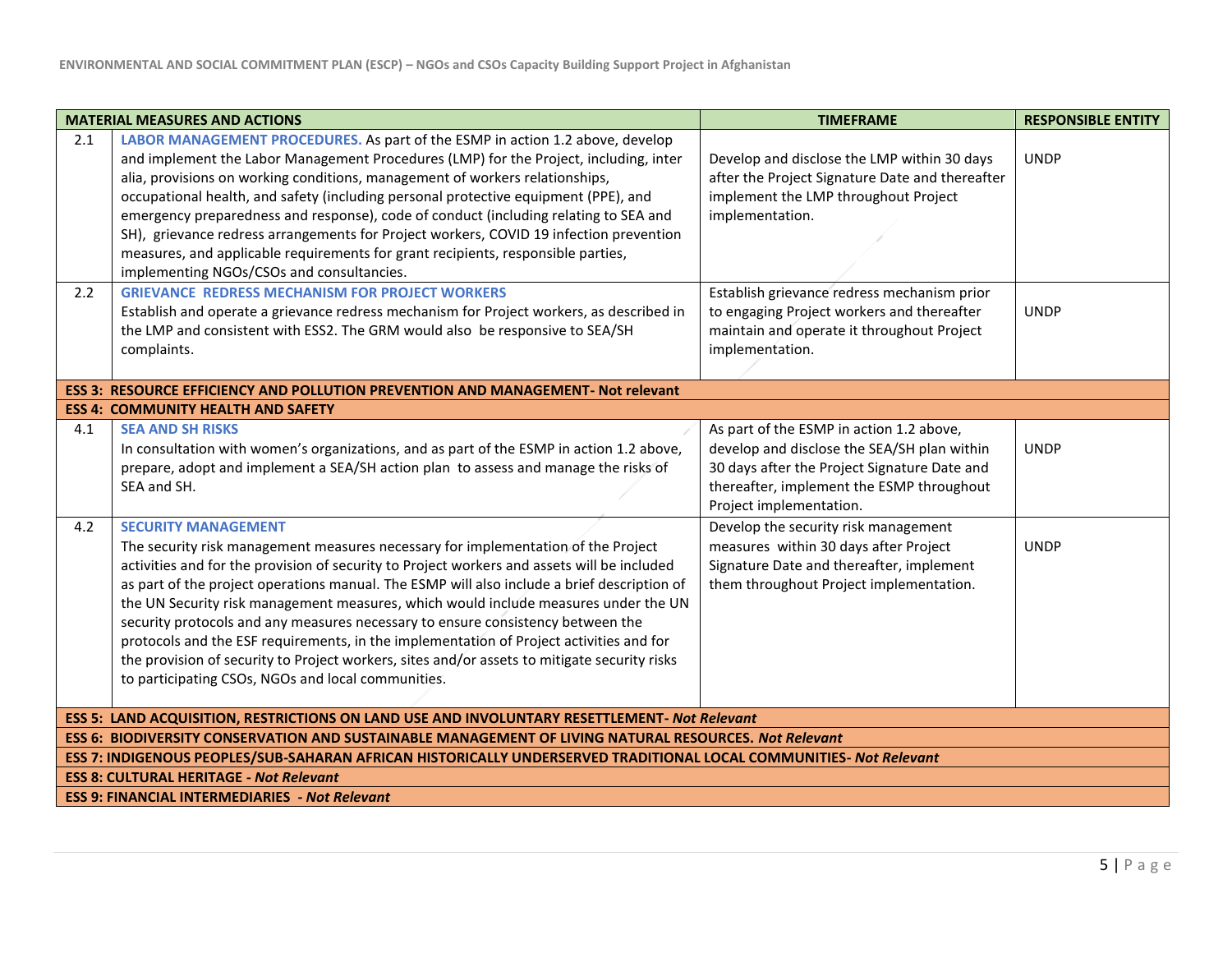|                 | <b>MATERIAL MEASURES AND ACTIONS</b>                                                                                                                                                                                                                                                                                                                                                                                                                                                                                                                                                                                                                                                                                                                                                                                                                                                                            | <b>TIMEFRAME</b>                                                                                                                                                                        | <b>RESPONSIBLE ENTITY</b> |
|-----------------|-----------------------------------------------------------------------------------------------------------------------------------------------------------------------------------------------------------------------------------------------------------------------------------------------------------------------------------------------------------------------------------------------------------------------------------------------------------------------------------------------------------------------------------------------------------------------------------------------------------------------------------------------------------------------------------------------------------------------------------------------------------------------------------------------------------------------------------------------------------------------------------------------------------------|-----------------------------------------------------------------------------------------------------------------------------------------------------------------------------------------|---------------------------|
|                 | <b>ESS 10: STAKEHOLDER ENGAGEMENT AND INFORMATION DISCLOSURE</b>                                                                                                                                                                                                                                                                                                                                                                                                                                                                                                                                                                                                                                                                                                                                                                                                                                                |                                                                                                                                                                                         |                           |
| 10.1            | STAKEHOLDER ENGAGEMENT PLAN PREPARATION AND IMPLEMENTATION<br>Adopt and implement a Stakeholder Engagement Plan (SEP) for the Project, consistent                                                                                                                                                                                                                                                                                                                                                                                                                                                                                                                                                                                                                                                                                                                                                               |                                                                                                                                                                                         | <b>UNDP</b>               |
|                 | with ESS10, which shall include measures to, inter alia, provide stakeholders with timely,<br>relevant, understandable, and accessible information, and consult with them in a<br>culturally appropriate manner, which is free of manipulation, interference, coercion,<br>discrimination, and intimidation. This shall include measures to consult the E&S<br>instruments for the Project with key stakeholders considering the COVID-19 restrictions<br>and limitations (social distancing rules). UNDP has prepared a preliminary SEP which will                                                                                                                                                                                                                                                                                                                                                             | Update and consult upon and disclose the<br>preliminary SEP within 30 days after the<br>Signature Date, and thereafter implement it<br>throughout project implementation.               |                           |
|                 | be subject to stakeholder consultation and updating.                                                                                                                                                                                                                                                                                                                                                                                                                                                                                                                                                                                                                                                                                                                                                                                                                                                            |                                                                                                                                                                                         |                           |
| 10.2            | <b>PROJECT GRIEVANCE REDRESS MECHANISM +</b><br>Establish, publicize, maintain, and operate an accessible grievance redress mechanism, to<br>receive and facilitate resolution of concerns and grievances in relation to the Project,<br>promptly and effectively, in a transparent manner that is culturally appropriate and<br>readily accessible to all Project-affected parties, at no cost and without retribution,<br>including concerns and grievances filed anonymously, in a manner consistent with ESS10<br>and UNDP's SES.                                                                                                                                                                                                                                                                                                                                                                           | Establish the grievance redress mechanism<br>within 30 days after Project Signature Date,<br>and thereafter maintain and operate the<br>mechanism throughout Project<br>implementation. | <b>UNDP</b>               |
|                 | The Project grievance redress mechanism shall be equipped to receive, register, and<br>facilitate the resolution of SEA/SH complaints, including through the referral of survivors<br>to relevant gender-based violence service providers, all in a safe, confidential, non-<br>discrimination, respect, access to services and survivor-centered manner.                                                                                                                                                                                                                                                                                                                                                                                                                                                                                                                                                       |                                                                                                                                                                                         |                           |
|                 | <b>CAPACITY SUPPORT</b>                                                                                                                                                                                                                                                                                                                                                                                                                                                                                                                                                                                                                                                                                                                                                                                                                                                                                         |                                                                                                                                                                                         |                           |
| CS <sub>1</sub> | All capacity building activities and trainings will be further detailed in a Capacity Building<br>and Training Plan as part of the action item document. Training will be required for<br>relevant UNDP staff, NGO and CSO staff, grant recipients, contractors, and responsible<br>parties and will include:<br>ESF and SES training (on relevant E&S Standards)<br>$\bullet$<br>COVID-19 Infection Prevention and Control Recommendations<br>$\bullet$<br>Stakeholder mapping and engagement<br>$\bullet$<br>GRM and citizen engagement<br>$\bullet$<br>Gender, SEA/SH, and GBV training<br>٠<br>Labour Management Procedures<br>$\bullet$<br><b>ESMP</b><br>$\bullet$<br>Community health and safety measures<br>$\bullet$<br>UN security protocols and any measures necessary to ensure consistency between<br>$\bullet$<br>the Protocol and the ESF requirements in the Project Operations Manual and LMP. | Throughout Project implementation<br>The Capacity Building plan will be developed<br>within 60 days after project Signature Date                                                        | <b>UNDP</b>               |